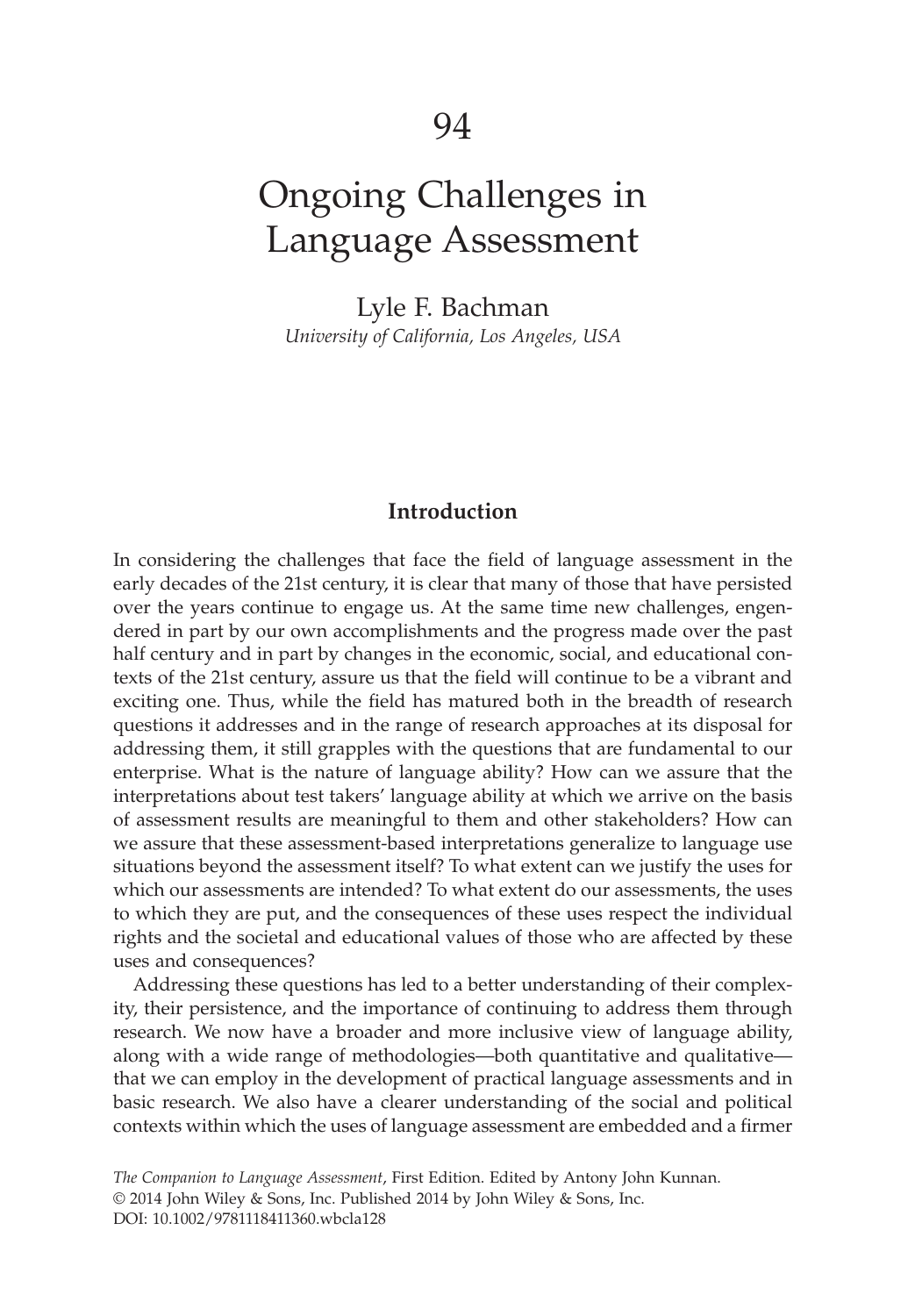grasp both of the ethical issues involved in using language assessments and of how these contexts and issues need to inform and shape what we do. In short, the field is in a much better position to deal with the issues of developing and using language assessments in the real world than ever before.

At the same time, it is important to realize that theoretical frameworks of language ability, sophisticated research methods, social theory, and moral, ethical, and philosophical explorations all provide, at best, general guidance for the craft or practice of language assessment, which is to develop language assessments whose intended uses can be justified to those whose lives will be affected by these uses. The richness and complexity of the theoretical and methodological frameworks that now underlie our practice heighten the single most important and continuing challenge for language testers: how to discharge our duties *responsibly* both methodologically and ethically—as we develop and use language assessments in the real world.

New challenges for the field have also arisen from the increasing worldwide demand for individuals with high levels of language ability. These demands are twofold: (1) huge and growing numbers of students worldwide whose native language is not the language of instruction and who may need to learn the majority or "official" language of a country in order to become fully functioning members of the society; and (2) globalization and the increasing demands for employees who can function in multilingual work settings. Along with these growing demands for high-level users of languages has come an increasing demand for accountability in language teaching (see below). Governments, from nations to states to school districts to local schools, are increasingly requiring that educational institutions and teachers be held accountable for the levels of language ability attained by learners, given the resources—human as well as time, space, and money—that have been expended. Similarly, corporations and businesses are increasingly expecting educational institutions—schools, colleges, and universities—to produce potential employees whose language ability is sufficient for them to function in a multilingual workplace. These demands for accountability reinforce schools' and teachers' normal interest in providing instruction that is more effective and appropriate for enhancing their students' learning. In virtually all such situations, the tools for collecting information that will inform decisions—both accountability decisions and instructional ones—are language assessments.

Growing numbers of "young language learners" in schools pose challenges for classroom language assessment as well as for high stakes accountability assessment. For classroom language assessment, the challenge is how to apply the knowledge we have acquired (1) to develop assessments that will serve the purposes of learning and instruction; and (2) to provide training in language assessment for classroom language teachers. For accountability assessments, the challenge is how to apply the knowledge we have, as *language* testers, to inform the kinds of assessments that are made of students' achievement not only in the language of instruction, but also in other areas, such as math and science, where the language of the assessment may not be the native language of the test takers.

The displacement of huge numbers of individuals across countries and continents, whether voluntary or involuntary, due to political unrest, economic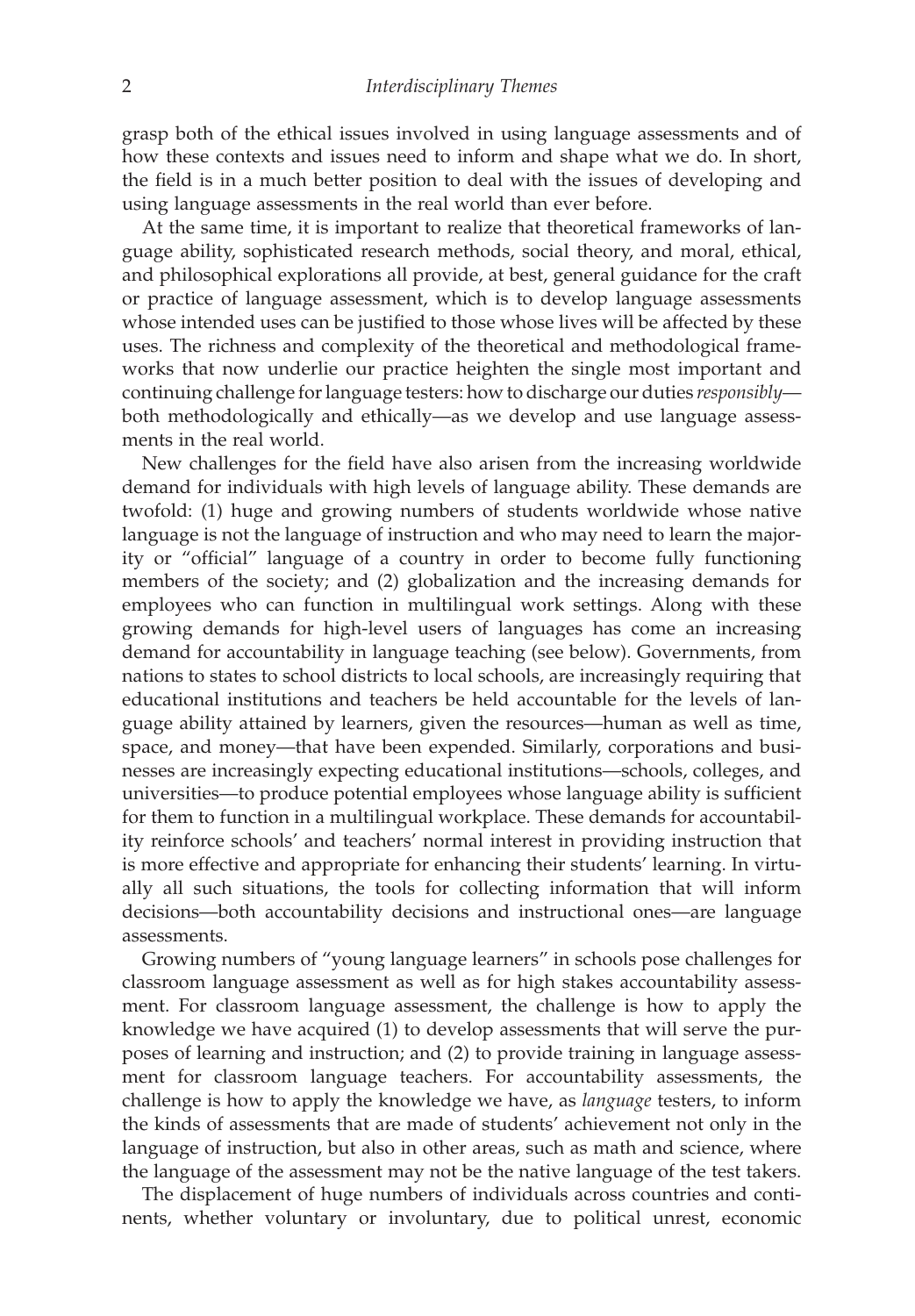hardship, or personal circumstances, presents another kind of challenge for the field. In many such situations governments require those seeking to immigrate to demonstrate proficiency in a particular language. In the case of individuals who are voluntarily intending to immigrate in order to seek employment, governments typically require them to demonstrate proficiency in the dominant or official language of the country. In cases where individuals are involuntarily seeking political asylum, governments may wish to determine what their native language or dialect is in order to make a decision about granting them asylum. Again, the instruments that are used to collect information to support these decisions are language tests.

In this chapter I will describe what I regard as issues of continuing concern, as well as the new challenges that the field of language testing is facing—or will face in the years to come. I will then briefly describe an "assessment use argument" as a conceptual framework for problematizing many of these issues and for providing a principled basis for bringing together the rich diversity of research approaches at our disposal in order to investigate them empirically. I will conclude by pointing out that these challenges also offer opportunities for those language testers in the 21st century who are willing to address them.

## **Issues of Continuing Concern**

Several issues have concerned language testers for the past decade or so: (1) the validity of score-based interpretations and the nature of the construct we want to assess—language ability; (2) ethics and professionalism in the way we develop and use language assessments; (3) the role of language assessments in accountability decisions; and (4) the impact of assessments on instruction.

## The Validity of Assessment-Based Interpretations: The Nature of Language Ability

A major requirement of any language assessment is that the interpretations we make about test takers' language ability on the basis of assessment results be valid. What this requirement entails is that the assessment results can be interpreted as indicators of the areas of language ability we want to assess, and of very little else. In the past 30 years the conceptualization of validity has evolved considerably, but central to all of these conceptualizations is the notion that the test developer and/or test user have defined the construct or ability that is to be assessed. For language tests, this construct is language ability. Thus one major area of inquiry continues to be the nature of language ability. In the past 35 years the field has seen a move from viewing language ability/proficiency as a unitary or global ability (e.g., Oller, 1979) to a view that language ability is multicomponential (e.g., Canale, 1983; Oller, 1983; Bachman, 1990; Bachman & Palmer, 1996). The dominant view in the field continues to be that language ability consists of a number of interrelated areas such as grammatical knowledge, textual knowledge, and pragmatic knowledge and that these areas of language knowledge are managed by a set of metacognitive strategies that also determine how language ability is realized in language use or in the situated negotiation of meaning (Bachman, 1990; Bachman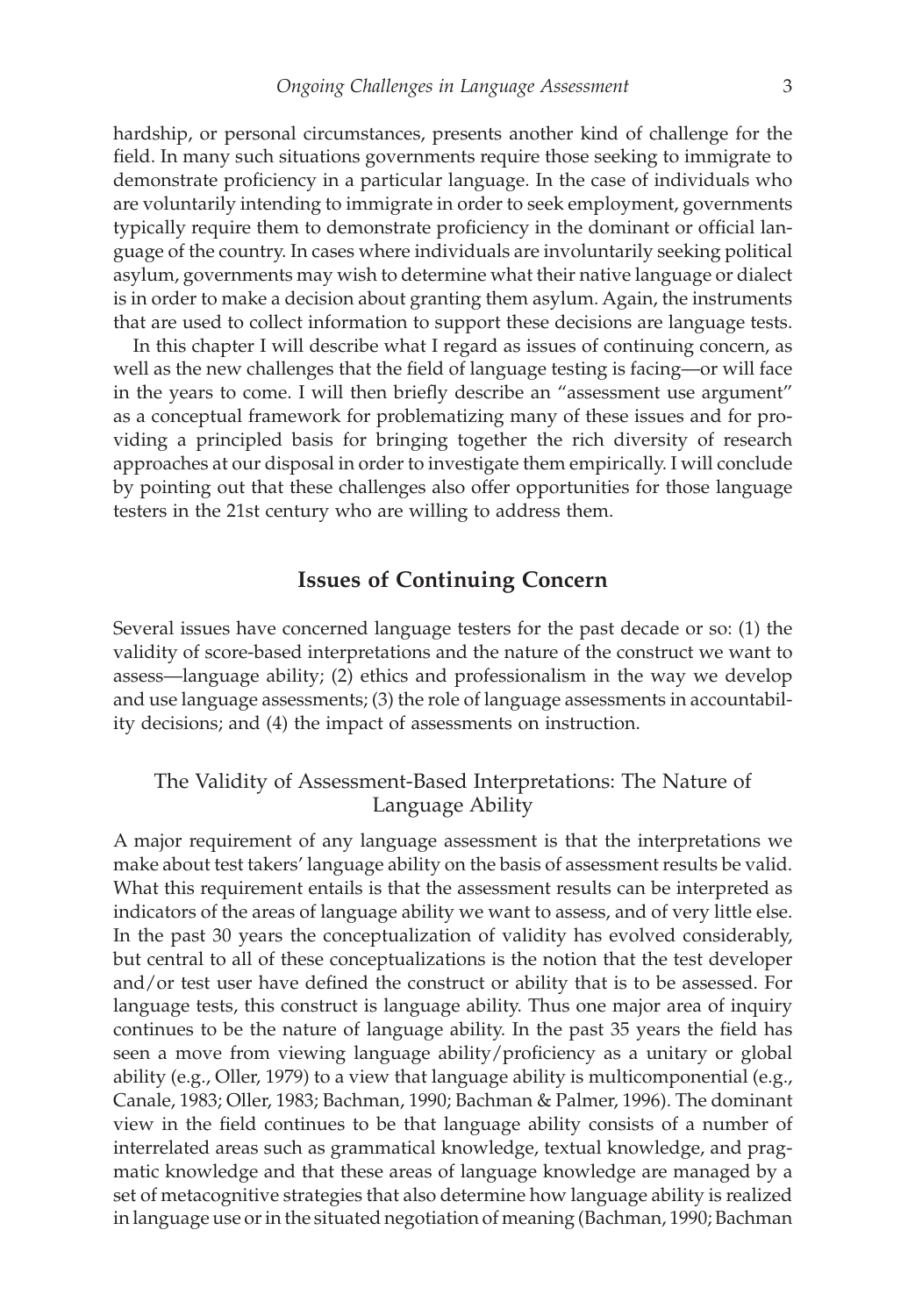& Palmer, 1996; Purpura, 1998; Chapelle, 1998, 2006; Phakiti, 2003, 2008). Researchers who focus more closely on the nature of the interactions in language use have argued that the view of language ability as solely a cognitive attribute of language users ignores the essentially social nature of the interactions that take place in discourse. These researchers argue that language ability resides in the contextualized interactions or discursive practices that characterize language use (e.g., Chalhoub-Deville, 1995, 2003; McNamara, 1997, 2003). More recent research with paired and group interviews—which are oral assessments in which two or more test takers speak with each other rather than with, or in addition to speaking to, an examiner—suggest that, while such assessments can engage test takers in interactive language use, actually measuring the interactional competence of individual test takers can be problematic for both methodological and ethical reasons.

In a critical review of this debate, Bachman (2007) identifies three different approaches to defining language ability: (1) ability-focused, (2) task-focused, and (3) interaction-focused. He concludes that the theoretical issues raised by these different approaches to defining the construct, language ability, are challenging both for empirical research in language testing and for practical test design, development, and use. For language-testing research, these issues imply the need for a much broader methodological approach, involving both quantitative and qualitative perspectives. For language-testing practice, they imply that focus on ability, task, or interaction, to the exclusion of the others, will lead to weaknesses in the assessment itself or to limitations on the uses for which the assessment is appropriate.

A closely related issue is that of the extent to which language ability includes topical knowledge. The effect of test takers' topical or content knowledge on language test performance is well documented in the language assessment literature (e.g., Alderson & Urquhart, 1985; Douglas, 1997), and the dominant view has been that this is a source of bias in language tests. That is, in designing a language test and in interpreting scores from such a test, it is either generally assumed or specifically stated that "language knowledge" or "language ability" is what we want to assess, and not test takers' content knowledge. An alternative, or perhaps complementary, view has been articulated in the area of language for specific purposes (LSP) assessment. According to this view, what we want to assess is what Douglas (2000) has called "specific purpose language ability," which is a combination of language ability and background knowledge. Davies (2001) has argued that LSP assessment has no theoretical basis but can be justified largely on pragmatic grounds. Bachman and Palmer (1996) have argued that whether one includes topical knowledge as part of the construct to be assessed in a language test is essentially a function of the specific purpose for which the test is intended and of the levels of topical knowledge that the test developer can assume test takers to have.

As John B. Carroll (1973) noted 40 years ago, questions about the nature of language ability and the validity of score-based interpretations will be a perpetual concern for language testers. In terms of ontology, there will always be debates about whether language ability actually exists in the "real world" and, if so, where, while in terms of epistemology researchers will undoubtedly debate approaches to understanding precisely what language ability is (see Bachman,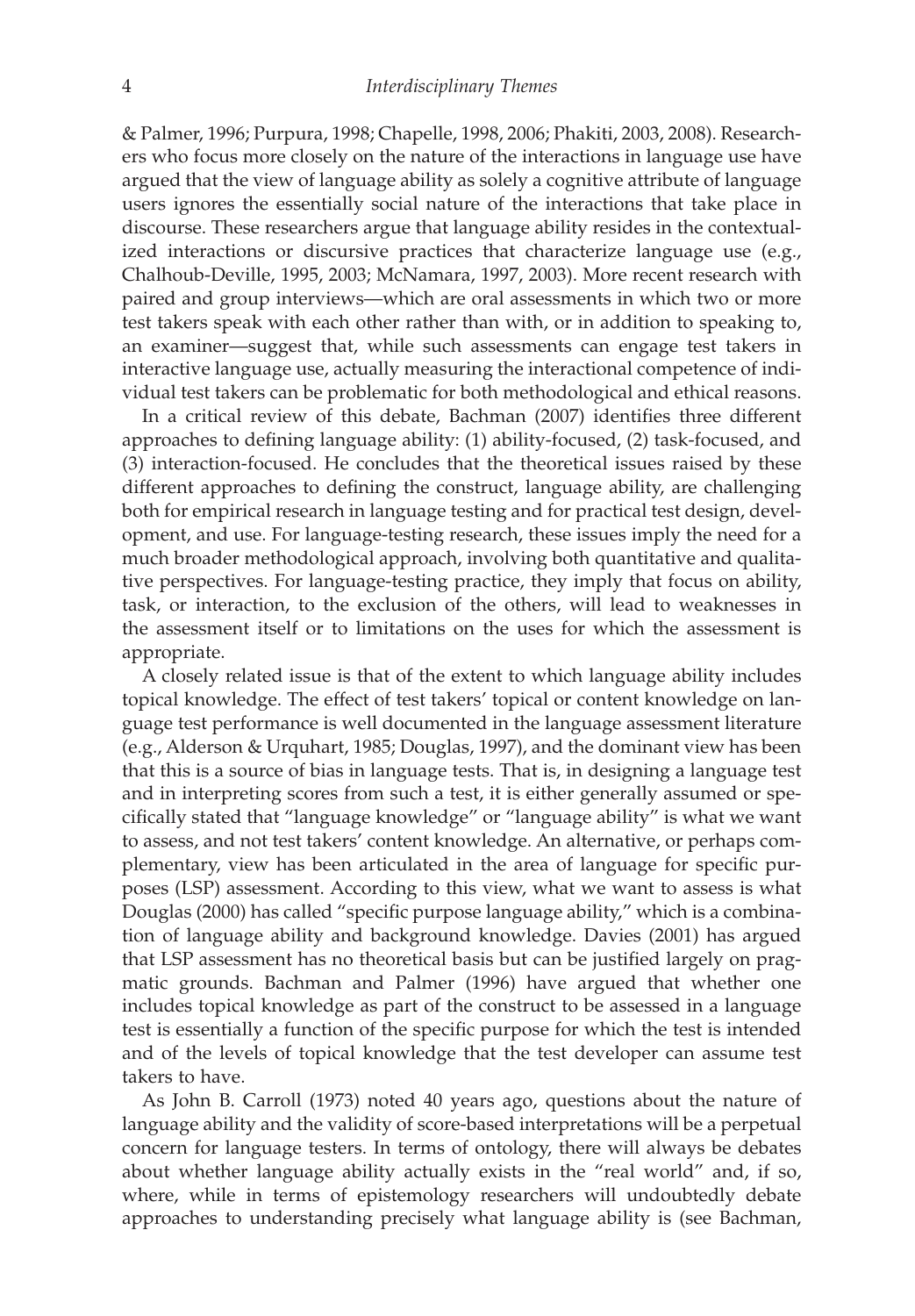2006a for a discussion of these issues). Furthermore, as Bachman (2007) has pointed out, the field has seen numerous approaches to defining this construct, and we are not likely to see universal agreement on any particular "model" in the near future. Nevertheless, in terms of practical research and development aimed at providing language assessments that can be justified to stakeholders, language testers will be well advised, in my view, to use these philosophical and theoretical issues more as general guidelines for informing the way the construct of language ability is defined for any particular language assessment and less as scientific theories of language ability that can somehow be verified through research and development. The question of validity, then, is not whether, or to what extent, a given test score can be seen to be an indicator of some abstract theoretical model of language ability, but rather whether score-based interpretations are meaningful and can be justified to stakeholders.

#### Issues of Ethics and Professionalism in Language Assessment Use

Although validity and validation continue to form a major area of focus in language assessment research (e.g., Bachman, 2005), this is no longer the sole, or even the dominant, concern of the field. Language testers are investigating difficult questions about how and why language assessments are used, about the ethical responsibilities of test developers and users (e.g., Stansfield, 1993; McNamara, 1998, 2001), about fairness in language assessment (e.g., Elder, 1997; Kunnan, 2000a, 2004), about the impact and consequences of assessment use (e.g. Shohamy, 2001), particularly on instructional practice (e.g., Alderson & Wall, 1993, 1996; Cheng, 1997; Wall, 2005), and about the societal values that underlie such use and the larger sociocultural contexts in which language tests are used (e.g., McNamara & Roever, 2006).

Language testers are still debating issues of fairness and professionalism and will no doubt continue to do so for the foreseeable future. And while to some this ongoing debate may reflect a lack of progress and consensus in the field about these critical issues, I view it as healthy for a number of reasons. First, it reflects the intense commitment of language testers to assuring that language assessments are developed professionally and used fairly. Second, it engages language testers with other discourse communities—such as philosophers, who are grappling with ethics—and with other professions—such as medicine and law, which must also deal with issues of professional ethics. Finally, what I find extremely encouraging is that these two strains of research and concern are coming together in a growing body of research that investigates both the validity of score interpretations and the consequences of assessment use (e.g., papers in Kunnan, 2000b; Bachman, 2005; Bachman, 2006b).

#### Language Assessment for Accountability

The assessment demands of No Child Left Behind (NCLB) in the US (United States Congress, 2001) have greatly increased the pressure on states to develop more useful assessments, both for accountability and in the service of classroom language learning. In neither area, in my view, have language testers been adequately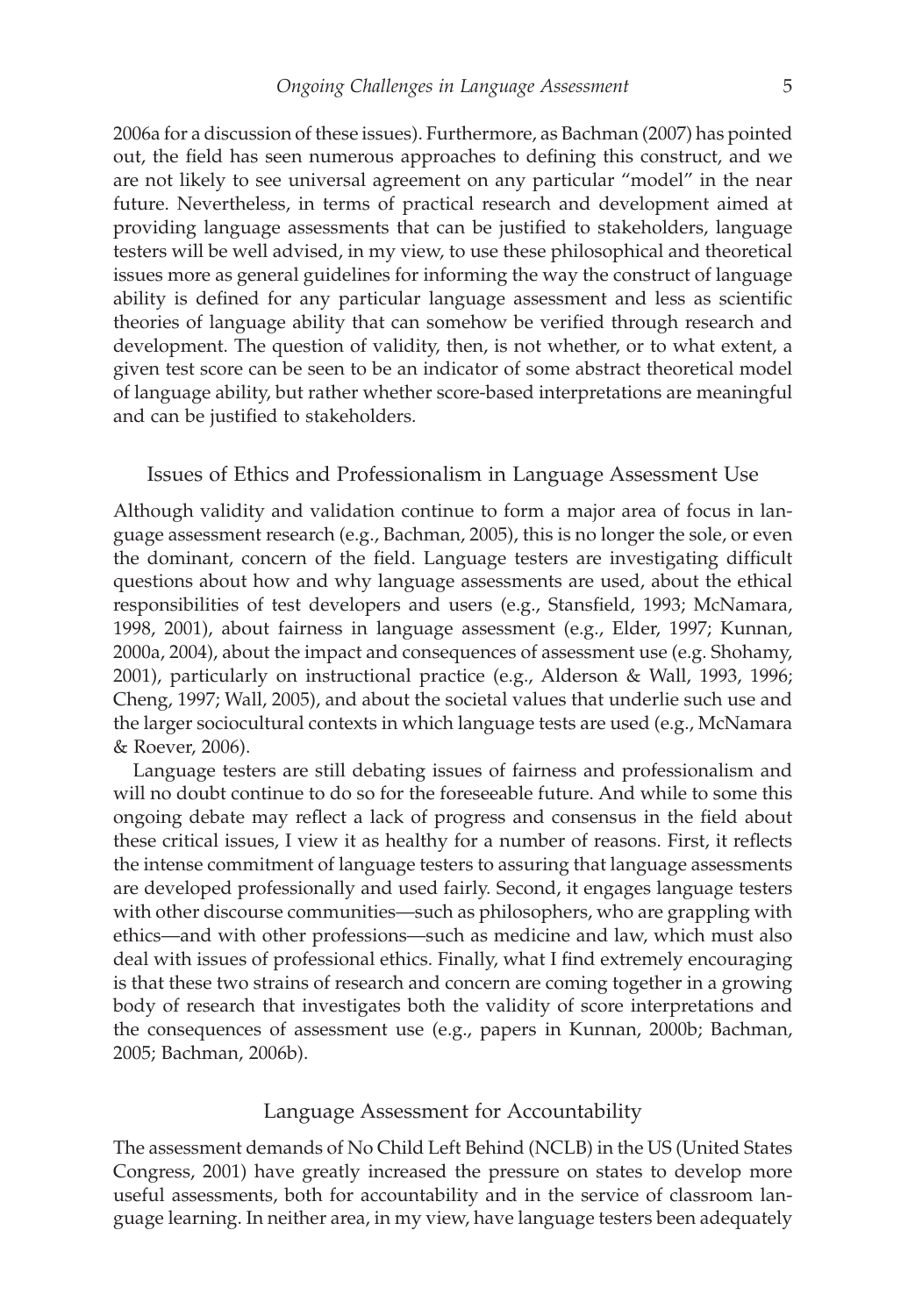involved. Of particular concern to language testers and other applied linguists should be issues of assessing the English language development and academic achievement of English language learners (ELLs).

Recent initiatives on the part of the US government to increase that nation's capacity in foreign languages are also placing great demands for useful assessments of foreign languages, particularly the less commonly taught languages (US Department of Education, US Department of State, US Department of Defense, & Office of the Director of National Intelligence, 2006). As increasingly larger amounts of government resources are likely to be going into foreign language instruction in the coming years, at all levels, from federal, state, and local authorities, there will most likely be a concomitant need for greater accountability. In K-12 education an accountability mechanism is already in place, through NCLB; for better or worse, one can expect that, as the federal government invests more heavily in language instruction at this level, an accountability mechanism will be required and that this will necessitate the development of assessments of foreign language proficiency that meet accepted professional standards for validity and impact.

Similar demands for the involvement of individuals with expertise in language assessment can be found in countries around the globe, where governments and institutions are applying increased pressure on language testers to develop language assessments whose results can be meaningfully interpreted on a common scale of language ability. In Europe, for example, governmental policy is driving massive efforts to develop language assessments in all 14 languages of the European Community, as well as requiring that high stakes language assessments be reported on a single scale: the Common European Frame of Reference (Council of Europe, 2001). Similar efforts are being implemented in many other countries, where the need for high stakes accountability assessments is being driven by the demand for individuals with higher levels of language ability (see, for example, the papers in Martyniuk, 2010).

The worldwide demand for high-level users of a wide range of languages is unlikely to diminish in the foreseeable future; this demand will continue to create a need for accountability; and this need, in turn, will inevitably sustain the ongoing need and demand for language assessments. In my view, in their rush to meet the political demands of governments and other institutions for language assessments, language testers in general have not adequately considered the issues of professionalism and fairness discussed above. For example, rather than asking governmental agencies or institutions questions like "*Why* do you want us to report our test results on a common international scale?" or "How can we *justify* doing this?," language testers are taking the easy way out and making claims about their assessments that may or may not be justifiable, merely in order to satisfy the political agendas of governments and institutions.

#### Impact on Instruction

The impact of language assessments on instruction (also referred to as "washback") was for many years considered to be relatively straightforward: "good" assessments would cause teachers to follow "good" instructional practice, while "bad" assessments would cause teachers to follow "bad" instructional practice. It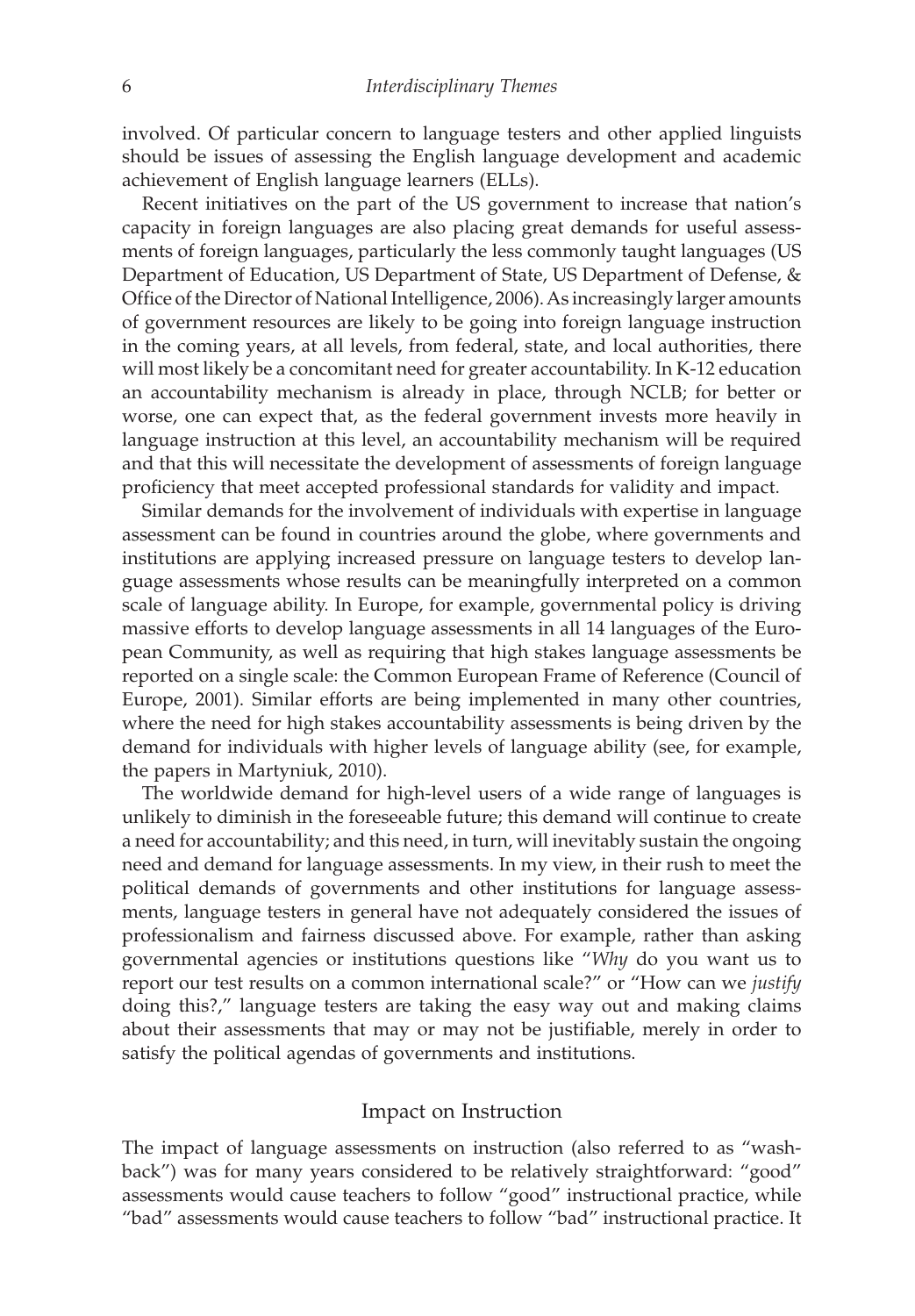may be implicitly recognized that language tests can have a positive impact on instruction by promoting instructional practices that teachers and educators consider to be appropriate and effective for learning. Nevertheless, much of the discussion around washback (a process also referred to as "backwash") has focused on the negative effects of assessment on teaching, notably its leading to instructional practices that teachers and educators believe are detrimental to learning, such as the phenomenon of "teaching to the test" and the "narrowing of the curriculum."

It was not until language-testing researchers rigorously investigated washback empirically that the field began to realize the complexity of this phenomenon. Two large-scale studies, both of which investigated attempts planned by governments in two different countries to engineer changes in English teaching curricula and in instructional practice through changes in public English examinations, were instrumental in demonstrating to the field that washback is neither simple nor straightforward. The first study was Wall and Alderson's pioneering research into the impact of introducing a change in the English part of the secondary schoolleaving examination in Sri Lanka (Alderson & Wall, 1993; Wall & Alderson, 1993). This study revealed that washback works in different ways and to varying degrees on different parts of an educational system—classroom teachers, curriculum developers, and textbook publishers. The second large-scale study of the impact of language assessment was Cheng's (1997) research into the impact of introducing a test of English language speaking into the secondary school-leaving examination in Hong Kong. Her results supported Wall and Alderson's findings in general and extended them to demonstrate that both classroom teachers and students differed in their perceptions of reactions to the new examination. Many of the issues raised by the Sri Lankan study were addressed in a special issue of *Language Testing*, guest-edited by Alderson and Wall (Alderson & Wall, 1996). Bailey (1999) provides a review of the research into and conceptualization of washback.

As a result of this research and theorizing, the complexity of washback is much better understood, and the field has a much better conceptual base upon which to continue empirical research into this vital area of language assessment. What language testers might want to consider, in my view, is finding ways in which this understanding can be used to inform policy about the use of language assessments in instruction, particularly about its use to engineer educational reform.

#### **New and Recent Challenges**

Several new and recent challenges face the field of language assessment: (1) the role of assessment in language classrooms, (2) training classroom teachers in language assessment, and (3) language assessment for citizenship and naturalization.

#### Classroom Assessment

If we consider the numbers of individuals around the world who are studying languages in classrooms—between about 1 and 2 billion people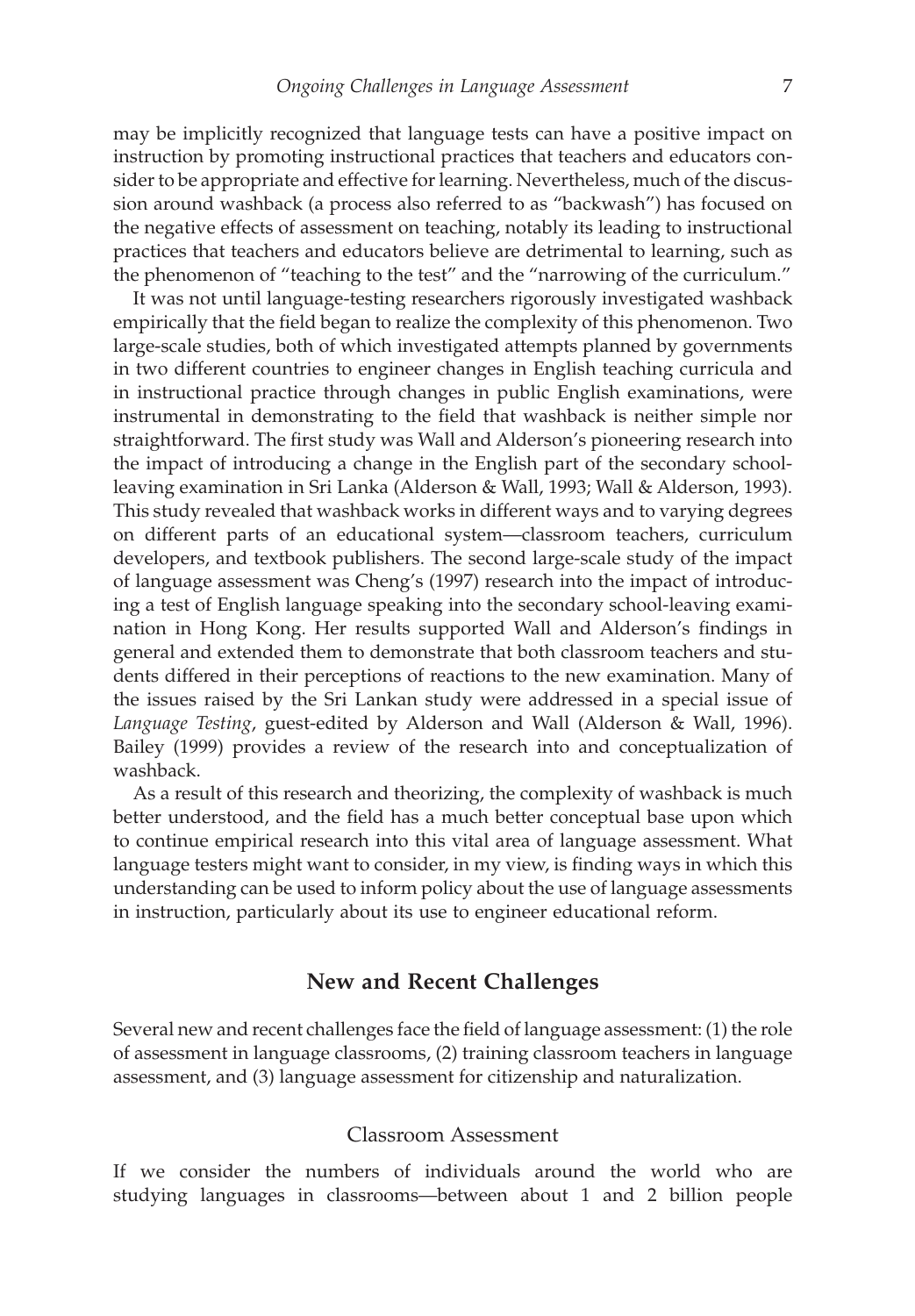are studying English alone worldwide (Graddol, 1997, 2006)—in conjunction with the finding that teachers spend significant amounts of time assessing their students—subject matter teachers in schools up to 40% and ESL (English as a second language) teachers about 25%—we quickly realize what a huge enterprise and undertaking classroom assessment is.

Nevertheless, language testers have been only marginally involved in issues of classroom assessment in schools and adult education, and this is still not considered "mainstream language testing" by many. In the past decade, however, classroom language assessment has emerged as one of the most exciting and challenging areas in our field. In this short time the field has seen a move from virtually no interest in school-based or classroom assessment to a growing interest and body of research and practice in this area.

Language testers have also become increasingly involved in two areas of classroom assessment: the assessment of young language learners; and the role and function of assessment in the language classroom. Seminal research in the assessment of young learners can be found in two special issues of the journal *Language Testing*, both edited by Rea-Dickins (2000, 2004), and in a special issue of the journal *Language Assessment Quarterly* edited by Brindley (2007).

The role and function of assessment in the language classroom have been discussed from two perspectives: that of formative assessment and that of so-called "dynamic assessment." *Formative assessment* can be defined broadly as assessment that takes place during instruction and learning and is intended to provide feedback for the improvement of both. It contrasts with *summative assessment*, which typically takes place at the end of instruction and learning and is intended to provide feedback for making decisions about advancement, progress, or certification. Drawing on work on formative assessment in the field of educational measurement (e.g., Black & Wiliam, 1998), a number of language-testing researchers have discussed the tension between high stakes accountability summative assessments on the one hand and teacher-based classroom assessments on the other; and they argue for increased emphasis on teacher-based formative assessment in the language classroom (e.g., Brindley, 1998; Leung, 2004; Leung & Mohan, 2004; Leung & Rea-Dickins, 2007).

Drawing on research in second language acquisition and on Vygotskian psychology, some researchers have discussed what is called "dynamic assessment," arguing that this form of assessment incorporates what is known about learning in general and language learning in particular and should therefore be the preferred mode of assessment in language classrooms (e.g., Lantolf & Poehner, 2004, 2011). Lantolf and Poehner (2004) further suggest that formative assessment might be reconceptualized within the principles of dynamic assessment.

A slightly different approach to the roles and functions of assessment in the language classroom is proposed by Bachman and Palmer (2010), who describe classroom assessment in terms of features, mode, characteristics, and purpose. They distinguish two modes. The *implicit mode* of assessment is fully integrated with teaching, being characterized as continuous, instantaneous, and cyclical; it is a mode in which the teacher and students are essentially unaware that assessment is taking place. This mode corresponds closely to "dynamic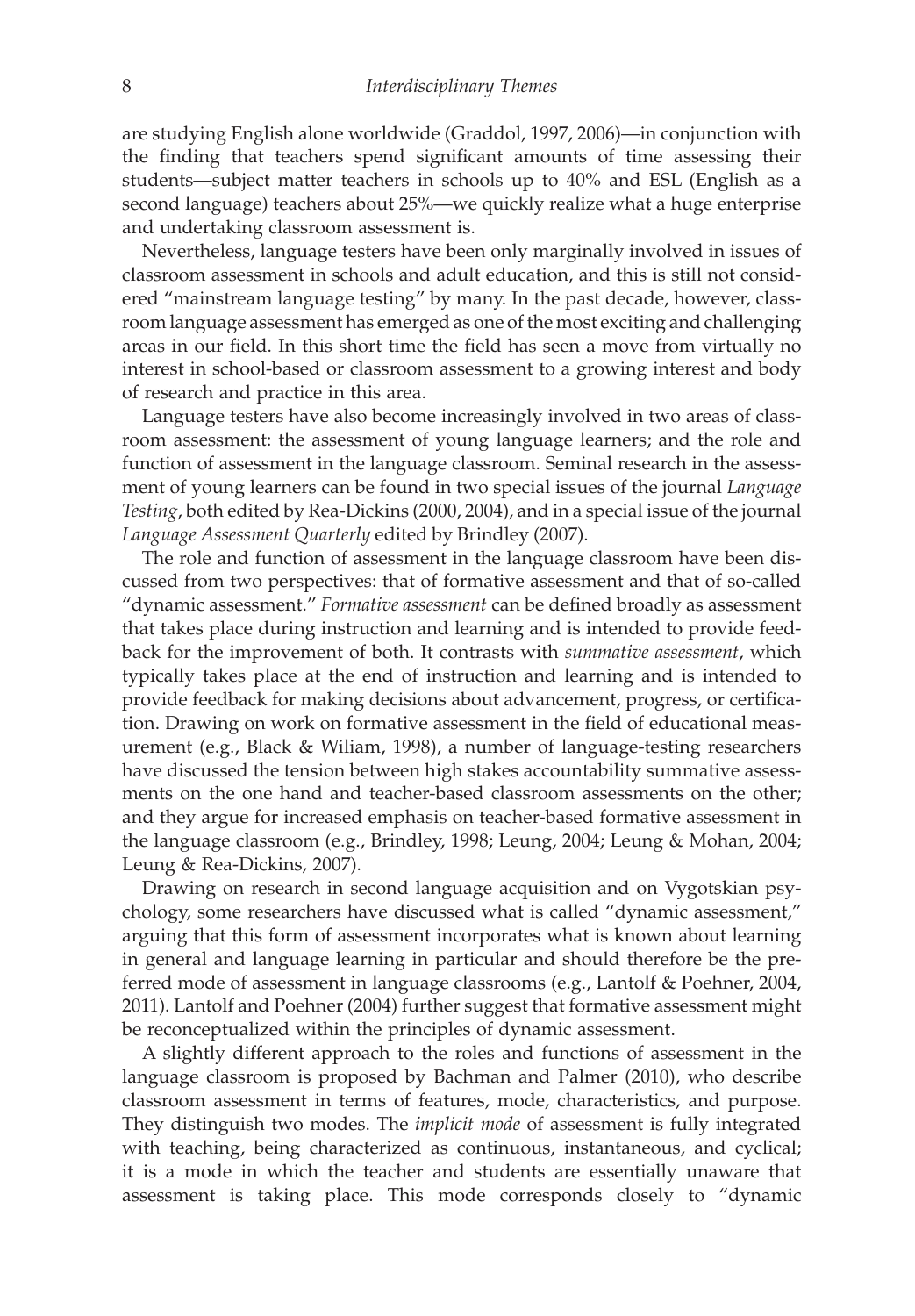| Mode     | <i>Characteristics</i> | Purpose                                                  |
|----------|------------------------|----------------------------------------------------------|
| Implicit | Continuous             | Formative decisions, e.g.:                               |
|          | Instantaneous          | Correct or not correct student's response                |
|          | Cyclical               | Change form of questioning                               |
|          | Both teacher and       | Call on another student                                  |
|          | students may be        | Produce a model utterance                                |
|          | unaware that           | Request a group response                                 |
|          | assessment is taking   | Summative decisions, e.g.:                               |
|          | place                  | Pass/fail decision based partly on classroom             |
|          |                        | participation or performance                             |
| Explicit | Clearly distinct from  | Summative decisions, e.g.:                               |
|          | teaching               | Decide who passes the course                             |
|          | Both teacher and       | Certify level of ability                                 |
|          | learners aware that    | Formative decisions, e.g.:                               |
|          | assessment is taking   | <i>Teacher:</i> move on to next lesson or review current |
|          | place                  | lesson                                                   |
|          |                        | <i>Teacher:</i> focus more on a specific area of content |
|          |                        | <i>Student:</i> spend more time on a particular area of  |
|          |                        | language ability                                         |
|          |                        | <i>Student</i> : use a different learning strategy       |

**Table 94.1** Modes of assessment (Bachman & Palmer, 2010, p. 29). © Oxford University Press

assessment." The *explicit mode* of assessment is clearly distinct from teaching; both the teacher and the students being aware that assessment is taking place. The authors argue that both modes of assessment can serve the purposes of both formative and summative decisions. They illustrate these distinctions in Table 94.1.

#### Training Classroom Teachers in Language Assessment

Although there are dozens of textbooks in both language assessment and educational measurement that claim to be "practical" and written for teachers, it is widely recognized that teachers are generally neither knowledgable about nor well trained in assessment. And, while courses in language assessment are offered at many colleges and universities around the world, nevertheless, as Brown and Bailey (2008) conclude at the end of their article reporting the results of two surveys of individuals who teach such courses, "there is still much we do not know about how language testing is being taught in language teacher training programs around the world, and how it should be taught" (Brown & Bailey, 2008, p. 373). Furthermore, Leung (2004) points out that assessment is not generally part of the preservice training of language teachers.

What language teachers believe about assessment and what they actually do when they assess in the language classroom have been extensively researched. To date, however, there have been very few studies, in the language-testing literature, about how language teachers are trained in assessment. This is so despite numerous calls, in the language assessment literature, for the need to build teachers' capacity in language assessment. Thus, as Brown and Bailey (2008) note in their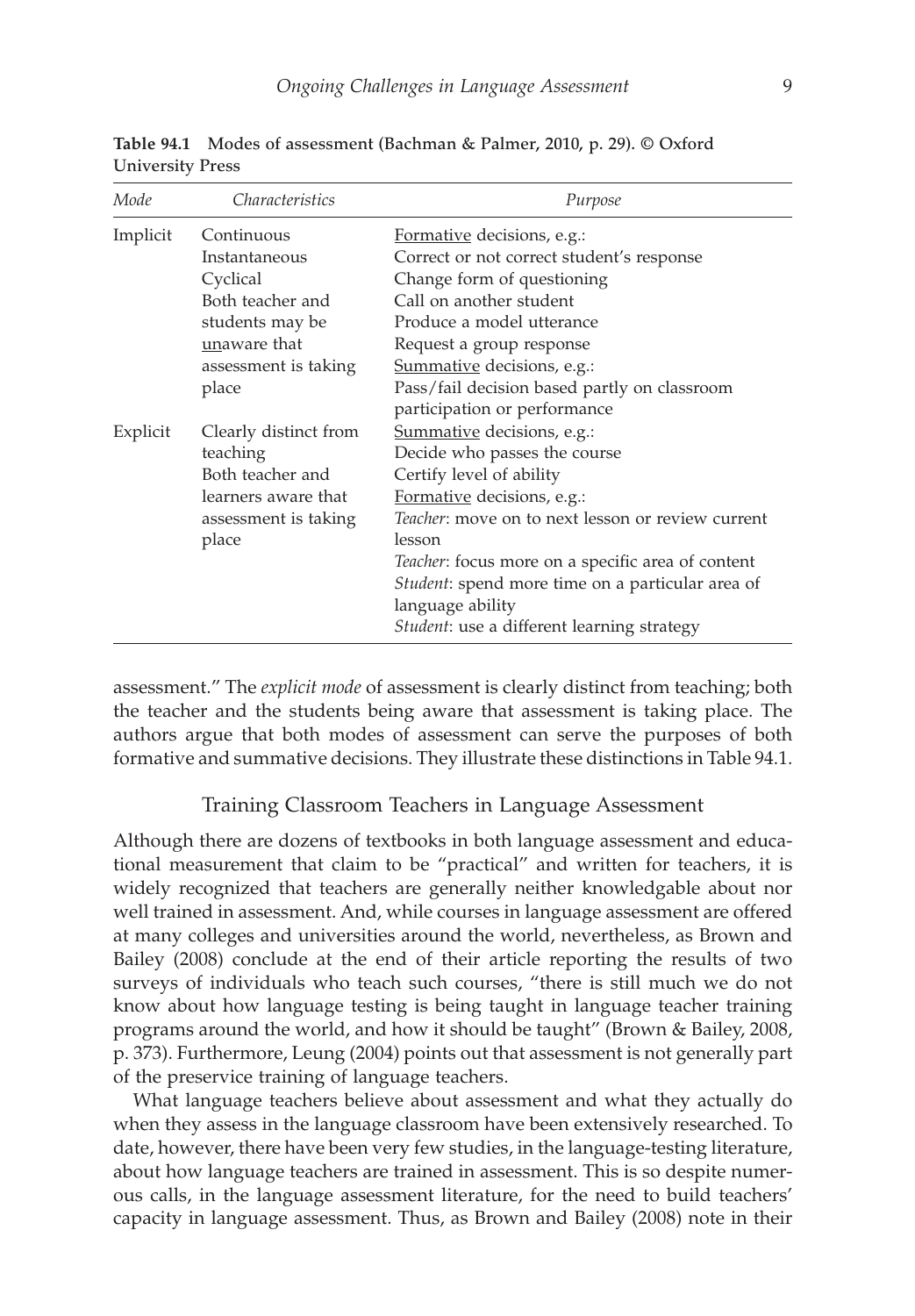review, most of what is known about teacher knowledge of and training in assessment comes from the field of educational measurement.

Two areas of research and discussion in the literature on training teachers in educational measurement and language assessment are (1) determining what constitutes teachers' assessment knowledge and the degree to which teachers have it and (2) developing and evaluating training programs aimed at helping teachers acquire knowledge of assessment.

Despite the huge demand for teachers who are competent in assessment, and despite calls from the field itself for the need to train teachers in language assessment, the field of language assessment clearly lags far behind its sibling discipline, educational measurement, not only in terms of understanding what language teachers know and need to know about assessment, but also in terms of developing appropriate programs for training classroom teachers in it. Virtually every article in the field that addresses these issues concludes that little is known and more research is needed. Given the huge numbers of language teachers worldwide, addressing these issues will indeed be a daunting challenge for the field.

#### Language Assessment for Immigration, Citizenship, and Asylum

As Shohamy and McNamara (2009a) point out in their editorial introduction to a special issue of the journal *Language Assessment Quarterly* on the use of language tests for immigration, citizenship, and asylum (hereafter ICA), this relatively recent area of concern and interest among language testing researchers is an outgrowth of the more general concern, discussed above, in professionalism and ethics in language testing. And, while a number of language-testing researchers (e.g., McNamara, 2001; Shohamy, 2001) have been writing about this issue for quite some time, it has only come to the forefront of language testing research in the past half decade. Most of the papers that have been written on this area of concern appeared in 2009, when two volumes, one edited by Hogan-Brun, Mar-Molinero, and Stevenson (2009), and another by Extra, Spotti, and Van Avermaet (2009), along with a special issue of the journal *Language Assessment Quarterly* (Shohamy & McNamara, 2009b), appeared. An excellent review of these three collections can be found in Lee (2011).

Two very general sets of issues have been discussed in the rapidly emerging literature: (1) language ideologies and ideologies of national identity; and (2) the qualities of and justification for specific assessments. A number of researchers have critically analyzed the ICA policies of governments, questioning the language ideologies and ideolo ies of national identity that underlie them (e.g., Blackledge, 2009) as well as the use of language as a requirement for ICA (e.g., Shohamy, 2009). Others have criticized specific language tests, which are used for ICA, either from the perspective of fairness issues (e.g., Eades, 2009) or from that of the technical qualities of the assessment or both (e.g., Kunnan, 2009). Yet others have argued strongly that both the specific assessment that is being used for ICA and the rationale for it are justified (e.g., de Jong, Lennig, Kerkhoff, & Poelmans, 2009), while others have taken a more neutral, proactive approach.

The consideration of the issues to be faced in developing and using language assessments for ICA raises many of the same now familiar ethical questions about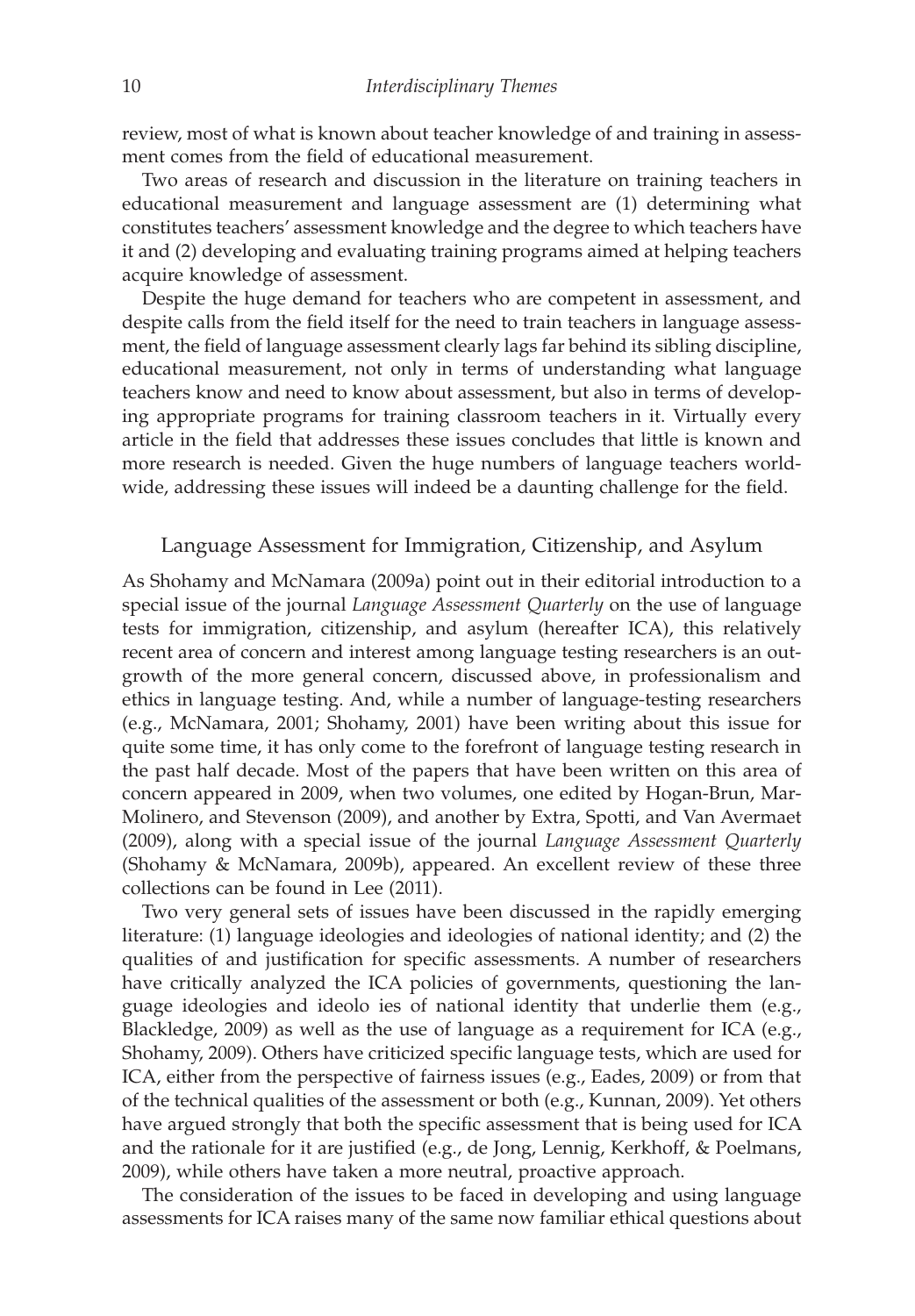the role and position of language testers in developing assessment that could be used for purposes they themselves may either question or disagree with. Many of these questions are raised by Shohamy and McNamara (2009a, 2009b). To what extent should, or can, language testers themselves become involved in the setting and implementation of public policy? To what extent, and how, can language testers best apply their knowledge and skills to developing language assessments that can be justified for ICA? Addressing these issues will clearly be a challenge for the field.

## **Justifying the Uses of Language Assessments**

Given all these different uses of language assessment, and given the fact that many of them are high stakes—that is, involve making decisions that have major, lifeaffecting consequences for test takers and other groups of stakeholders—the critical question faced by language testers is: To what extent can we justify the uses for which our assessments are intended? To what extent do our assessments, the uses to which they are put, and the consequences of these uses respect the individual rights and the societal and educational values of those who are affected by these uses and their consequences? As the demands for language assessments have increased and have become even more diverse, there is a growing demand for language testers themselves to be accountable to stakeholders—those who are affected by the uses of language assessments and by the decisions made on the basis of these assessments.

### Assessment Justification

Starting from the premise that test developers and decision makers need to be accountable to stakeholders—those individuals who, or those programs or institutions that, will be affected by the uses of the tests—Bachman and Palmer (2010) describe *assessment justification* as the process of providing a rationale and evidence to justify the use of a particular assessment.

Assessment justification includes both a rationale for the assessment and evidence to support this rationale. At the heart of assessment justification is what they call an "assessment use argument" (AUA). Drawing on argument-based approaches to validity in educational measurement (e.g., Kane, 2001; Mislevy, Steinberg, & Almond, 2002), Bachman and Palmer (2010) describe an AUA as a conceptual framework for linking inferences from assessment performance to interpretation and use. An AUA explicitly states the interpretations and decisions that are to be based on assessment performance, as well as the consequences of using an assessment and of the decisions that are made. Bachman and Palmer argue that an AUA provides an overarching inferential framework to guide the design and development of language assessments and the interpretation and use of language assessment results. An AUA consists of a series of claims that can be illustrated as in Figure 94.1.

The arrows between the rectangles go both ways to illustrate that the claims, which may also be stated as questions, serve as a guide both for test development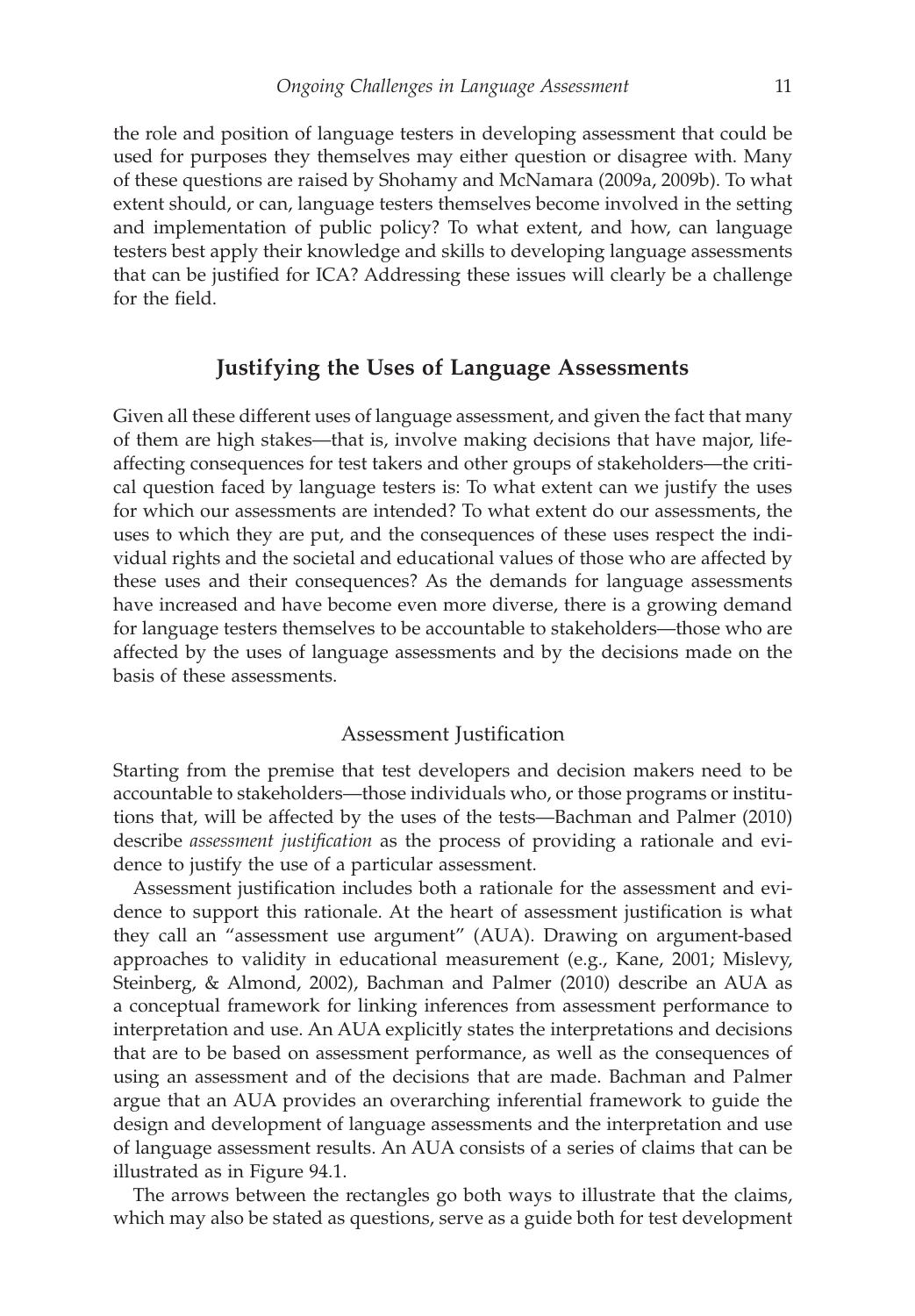

**Figure 94.1** Assessment use argument (after Bachman & Palmer, 2010, p. 104) © Oxford University Press

and for the interpretation and use of assessment results. In using an AUA for designing and developing an assessment, the developer would first ask what the consequences of using the assessment might be and to what extent they would be *beneficial* to stakeholders. Then she would consider the decisions to be made and whether these are *sensitive* to existing societal values<sup>1</sup> and *equitable* toward different groups of stakeholders. Then she would consider the interpretations that are needed to make the intended decisions and the extent to which these interpretations will be *meaningful* with respect to a general theory of language ability, a needs or task analysis of a language use setting, or a particular learning syllabus: *impartial* to all groups of test takers; *generalizable* to the intended target language use domain; *relevant* to the decision to be made; and *sufficient* for the decision to be made. Finally the test developer would consider how to assure stakeholders that the assessment results (i.e., scores or descriptions) are *consistent* across different aspects of the measurement procedure (e.g., items, tasks, raters, forms).

In interpreting test takers' performance on an assessment, the assessment user would consider the inferences that are based on this performance. She would consider the consistency of the assessment report, the meaningfulness, impartiality, generalizability, relevance, and sufficiency of the interpretation, the values-sensitivity and impartiality of the decisions, and the beneficence of the consequences.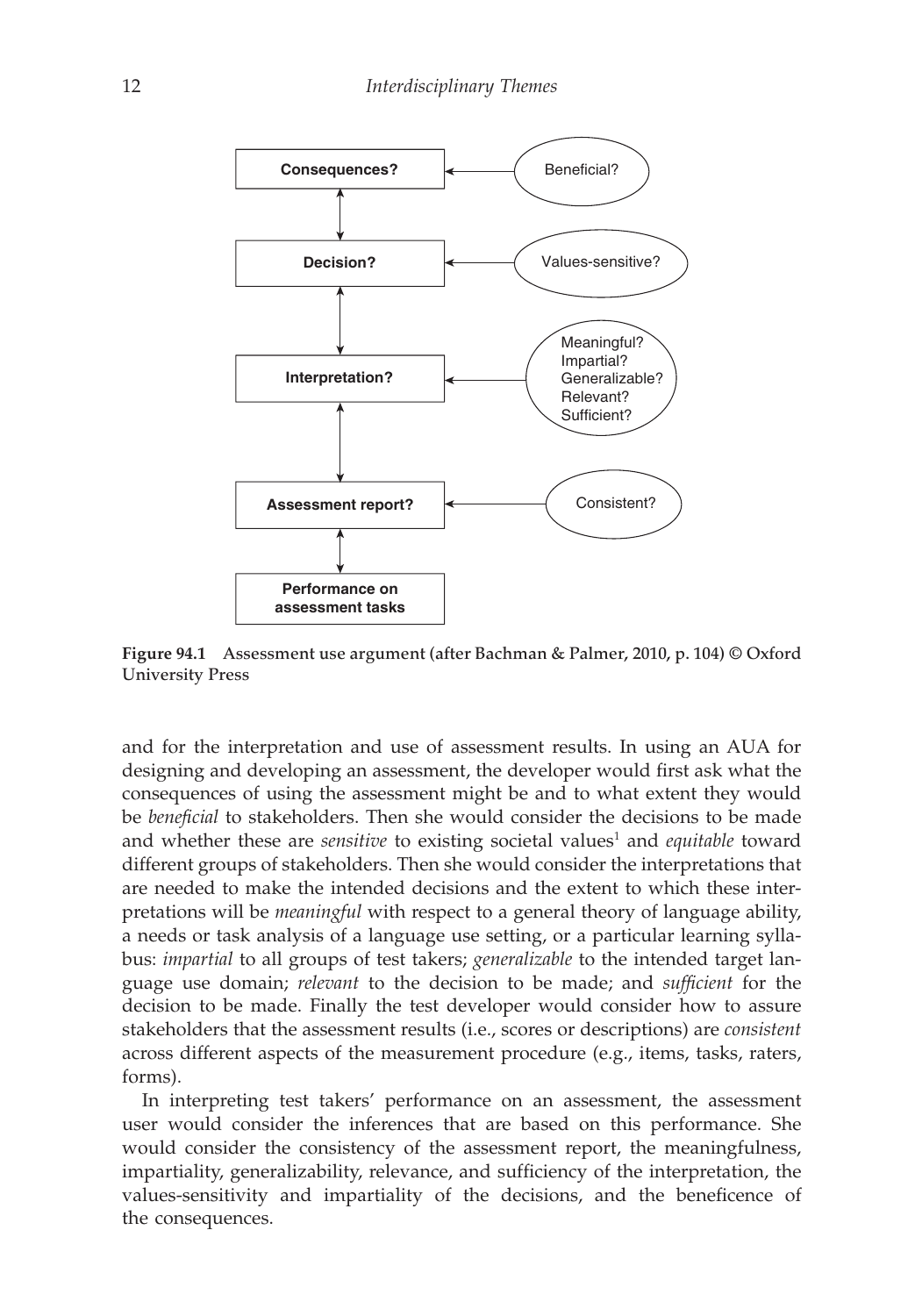While the claims of an AUA constitute the conceptualization that is needed either to design an assessment or to interpret and use the results of an assessment, these claims need to be supported in order to justify using the assessment for a particular purpose. This support is provided in the form of warrants, which are propositions we use to justify the inference from one claim to the next (Bachman, 2005, p. 10). A warrant to support an inference from a score to an interpretation, for example, might be that the ratings derived from observing test takers' performance are consistent both across different raters and across multiple ratings by the same rater. Warrants supporting an inference from an interpretation to a decision might consist, for example, of the following:

- relevant legal requirements and existing community values are carefully considered in the decisions that are made (values-sensitivity warrant);
- stakeholders who are at equivalent levels on the construct to be assessed, as indicated by the interpretations of their assessment reports, have equivalent chances of being classified in the same group (equitability warrant).

Warrants, in turn, must be supported by backing, which comprises evidence from empirical research, documentation, regulations, laws, and community or societal values. The backing for the consistency of ratings, for example, might include classical inter- and intra-rater reliability estimates or variance components and dependability estimates from a generalizability study. The backing for the warrants of values and equitability, for example, might consist of:

- laws, regulations, policy, surveys of and focus group meetings with stakeholders;
- decision rules described in the assessment specifications; standard-setting procedures for setting cut scores; studies of the relationship between assessment performance and classification decisions.

Since it is the use of a *specific* assessment that needs to be justified, assessment justification is inherently a local process. Thus the AUA for a particular assessment provides a "local theory" that makes explicit claims about the roles of consequences, decisions, interpretations, and assessment reports in the assessment and identifies the evidence that needs to be collected to support these claims. The purpose of an AUA is thus *not* to falsify some general theory of language ability or a particular approach to designing language tests. Rather the purpose is to provide for, and to support empirically, a coherent argument capable of convincing the stakeholders that using the assessment will help promote the intended beneficial consequences.

The AUA also identifies appropriate methodologies for collecting evidence and thus embraces a multiplicity of methodological approaches, both "quantitative" and "qualitative."

Bachman and Palmer argue that the process of assessment justification, including the articulation of an assessment use argument, offers a conceptual framework for guiding both the development and the use of language assessments. It is this process that enables test developers and decision makers to be held accountable for the uses for which the assessments are intended. The authors further argue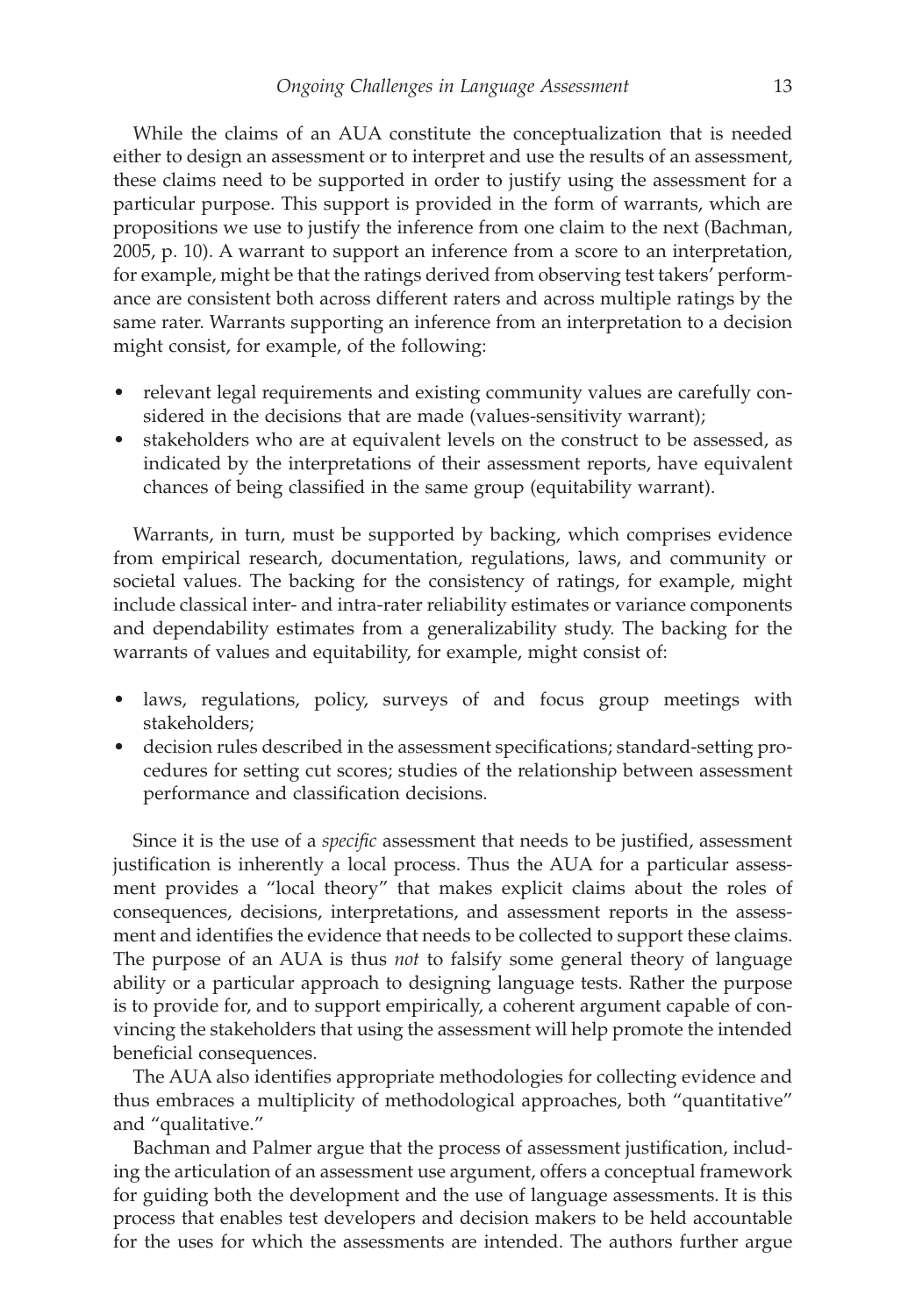that the process is applicable to a wide range of situations, from large-scale standardized tests to classroom assessments, and to a wide variety of purposes, from high stakes summative decisions about certification, entrance, and selection to low stakes formative decisions about improving teaching and learning.

## **Conclusion**

The immediate and the long-term prospects for language testing (considered as a field) are filled with opportunities and challenges. I believe that the greatest challenges language assessment as a field faces are *not* in the cerebral spheres of validity theory, sociopsychological theory, postmodern critical social theory, or moral philosophy. Nor are they to be found in sophisticated statistical and measurement models or in ever refined approaches to naturalistic observation. Rather the challenges that we, as language testers, face are in the "real-world" arenas where language tests are being used to make decisions about individuals and institutions.

Turning these challenges into accomplishments will depend upon the willingness and capability of language testers to apply the knowledge and skills acquired over the past half century to the urgent practical assessment needs of our education system—from kindergarten to university and adult school—and of our society. It will also depend upon our willingness to leave the comfortable confines of the academy and join our colleagues in education and measurement to toil in the fields of practice. I believe that language testers have a unique combination of knowledge and skills, as well as a growing understanding of the issues involved in addressing the validity of interpretations and the consequences of test use. If we can but apply this expertise to the practical problems of assessment in our education systems and in our society, we are in a position to provide leadership and to contribute greatly to making our meritocracy fair and equitable.

SEE ALSO: Chapter 22, Language Testing for Immigration to Europe; Chapter 23, Language Testing for Immigration and Citizenship in the Netherlands; Chapter 41, Dynamic Assessment in the Classroom; Chapter 68, Consequences, Impact, and Washback; Chapter 89, Classroom-Based Assessment Issues for Language Teacher Education

#### **Note**

1 One of the thrusts of critical applied linguistics, as well as so-called "critical language testing" is that existing community values may themselves be inequitable and hence need to be constantly scrutinized, particularly by those who will be affected by the decisions that are made.

#### **References**

Alderson, J. C., & Urquhart, A. H. (1985). The effect of students' academic discipline on their performance on ESP reading tests. *Language Testing*, *2*(2), 192–204.

Alderson, J. C., & Wall, D. (1993). Does washback exist? *Applied Linguistics*, *14*, 115–29.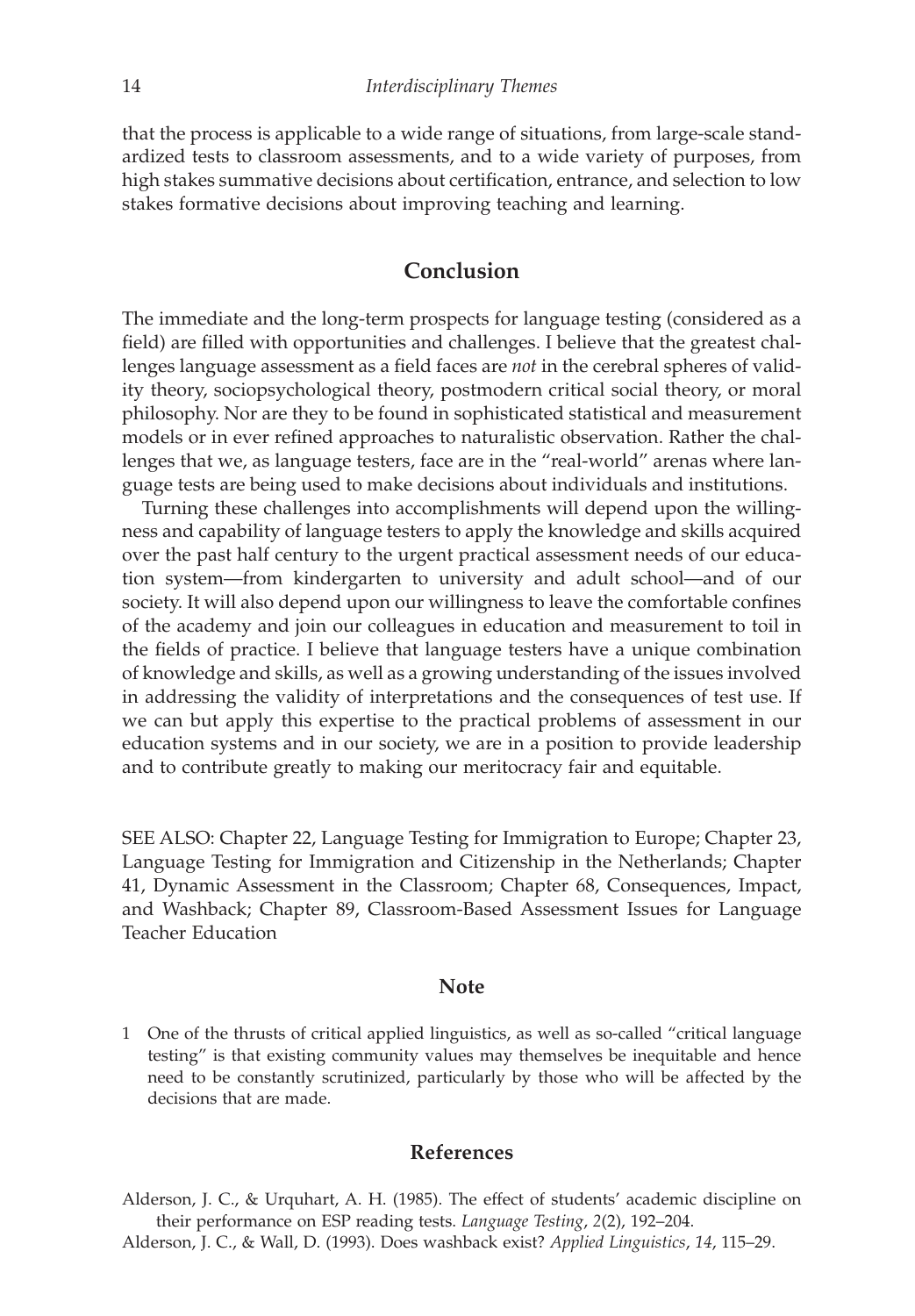Alderson, J. C., & Wall, D. (Eds.). (1996). *Washback* (Special issue). *Language Testing*, *13*(3).

- Bachman, L. F. (1990). *Fundamental considerations in language testing*. Oxford, England: Oxford University Press.
- Bachman, L. F. (2005). Building and supporting a case for test use. *Language Assessment Quarterly*, *2*(1), 1–34.
- Bachman, L. F. (2006a). Generalizability: A journey into the nature of empirical research in applied linguistics. In M. Chalhoub-Deville, C. Chapelle, & P. Duff (Eds.), *Inference and generalizability in applied linguistics: Multiple perspectives* (pp. 165–207). Dordrecht, Netherlands: John Benjamins.
- Bachman, L. F. (2006b, April). *Linking interpretation and use in educational assessments*. Paper presented at the National Council for Measurement in Education, San Francisco.
- Bachman, L. F. (2007). What is the construct? The dialectic of abilities and context in defining constructs in language assessment. In J. Fox, M. Wesche, & D. Bayless (Eds.), *What are we measuring? Language testing reconsidered* (pp. 41–72). Ottawa, Canada: University of Ottawa Press.
- Bachman, L. F., & Palmer, A. S. (1996). *Language testing in practice: Designing and developing useful language tests*. Oxford, England: Oxford University Press.
- Bachman, L. F., & Palmer, A. S. (2010). *Language assessment in practice: Developing language assessments and justifying their use in the real world*. Oxford, England: Oxford University Press.
- Bailey, K. M. (1999). *Washback in language testing* (*TOEFL monograph series*). Princeton, NJ: Educational Testing Service.
- Black, P., & Wiliam, D. (1998). Assessment and classroom learning. *Assessment in Education: Principles, Policy & Practice*, *5*(1), 7–74.
- Blackledge, A. (2009). "As a country we do expect": The further expansion of language testing regimes in the United Kingdom. *Language Assessment Quarterly*, *6*(1), 6–16.
- Brindley, G. (1998). Outcomes-based assessment and reporting in language learning programmes. *Language Testing*, *15*, 45–85.
- Brindley, G. (Ed.). (2007). Special issue on language assessment in schools. *Language Assessment Quarterly*, *4*(1).
- Brown, J. D., & Bailey, K. M. (2008). Language testing courses: What are they in 2007? *Language Testing*, *25*(3), 349–83.
- Canale, M. (1983). On some dimensions of language proficiency. In J. W. Oller (Ed.), *Issues in language testing research*. Rowley, MA: Newbury House.
- Chalhoub-Deville, M. (1995). A contextualized approach to describing oral language proficiency. *Language Learning*, *45*(2), 251–81.
- Chalhoub-Deville, M. (2003). Second language interaction: Current perspectives and future trends. *Language Testing*, *20*(4), 369–83.
- Chapelle, C. A. (1998). Construct definition and validity inquiry in SLA research. In L. F. Bachman & A. D. Cohen (Eds.), *Interfaces between second language acquisition and language testing research* (pp. 32–70). New York, NY: Cambridge University Press.
- Chapelle, C. A. (2006). L2 vocabulary acquisition theory: The role of inference, dependability and generalizability in assessment. In M. Chalhoub-Deville, C. A. Chapelle, & P. A. Duff (Eds.), *Inference and generalizability in applied linguistics: Multiple perspectives* (pp. 47–64). Dordrecht, Netherlands: John Benjamins.
- Cheng, L. (1997). How does washback influence teaching? Implications for Hong Kong. *Language and Education*, *11*(1), 38–54.
- Council of Europe. (2001). *Common European Framework of Reference for Languages: Learning, teaching, assessment*. Cambridge, England: Cambridge University Press.
- Davies, A. (2001). The logic of testing languages for specific purposes. *Language Testing*, *18*(2), 133–48.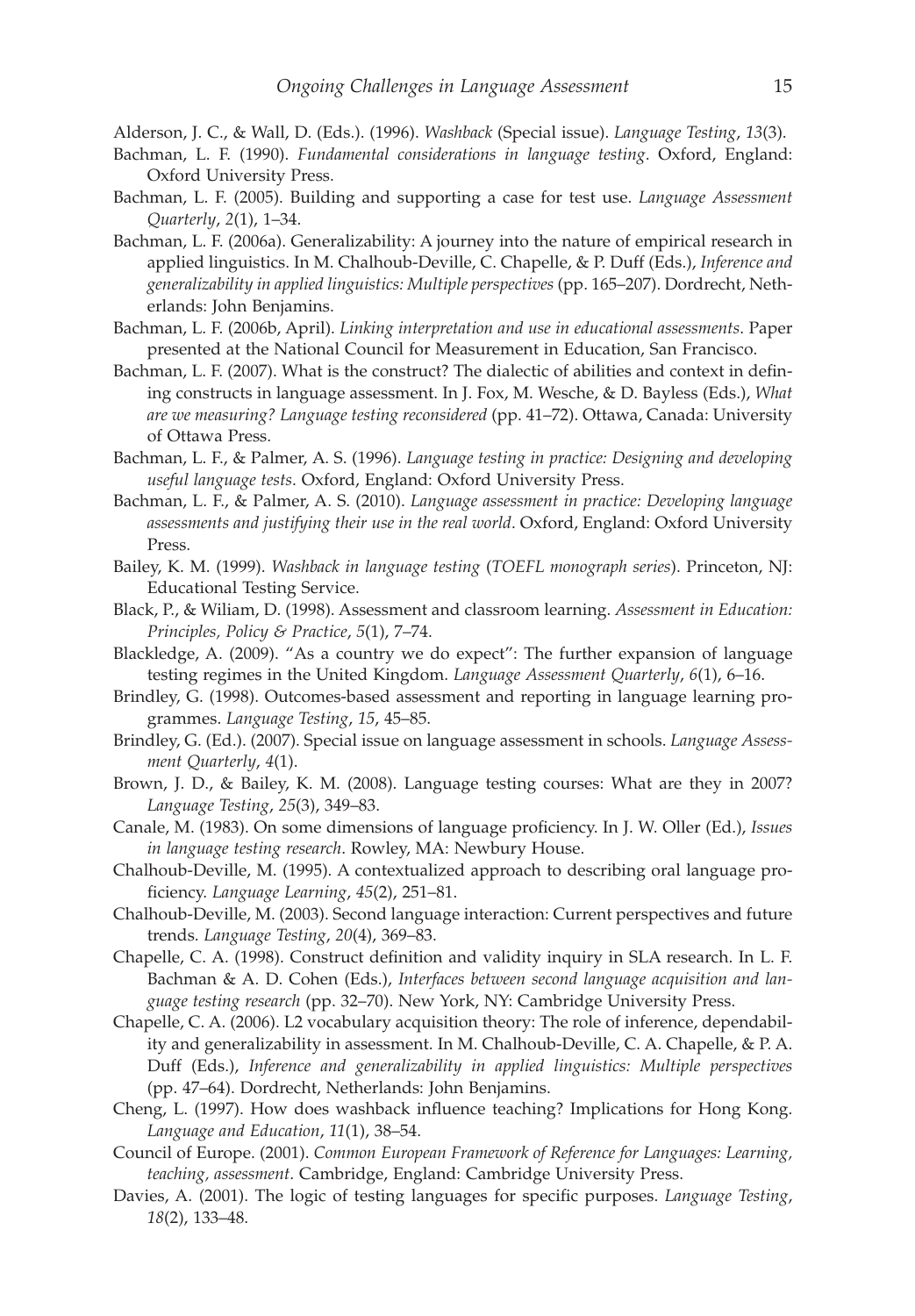- Davison, C. (2004). The contradictory culture of teacher-based assessment of written work of recently arrived immigrant ESL students. *Language Testing*, *21*(3), 305–34.
- Davison, C. (2007). Views from the chalkface: English language school-based assessment in Hong Kong. *Language Assessment Quarterly*, *4*(4), 37–68.
- de Jong, J. H. A. L., Lennig, M., Kerkhoff, A., & Poelmans, P. (2009). Development of a test of spoken Dutch for prospective immigrants. *Language Assessment Quarterly*, *6*(1), 41–60.
- Douglas, D. (1997). Language for specific purpose testing. In C. Clapham & D. Cordon (Eds.), *Encyclopedia of language and education. Vol. 7: Language testing and assessment* (pp. 111–19). Dordrecht, Netherlands: Kluwer Academic Publishers.
- Douglas, D. (2000). *Assessing language for specific purposes: Theory and practice*. Cambridge, England: Cambridge University Press.
- Eades, D. (2009). Testing the claims of asylum seekers: The role of language analysis. *Language Assessment Quarterly*, *6*(1), 30–40.
- Elder, C. (1997). What does test bias have to do with fairness? *Language Testing*, *14*(3), 261–77.
- Extra, G., Spotti, M., & Avermaet, P. V. (Eds.). (2009). *Language testing, migration and citizenship: Cross-national perspectives on integration regimes*. London, England: Continuum International Publishing.
- Hogan-Brun, G., Mar-Molinero, C., & Stevenson, P. (Eds.). (2009). *Discourse on langauge and integration: Critical perspectives on language testing regimes in Europe*. Amsterdam, Netherlands: John Benjamins.
- Kane, M. (2001). Current concerns in validity theory. *Journal of Educational Measurement*, *38*(4), 319–42.
- Kunnan, A. J. (2000a). Fairness and justice for all. In A. J. Kunnan (Ed.), *Fairness and validation in language assessment* (pp. 1–14). Cambridge, England: Cambridge University Press.
- Kunnan, A. J. (Ed.). (2000b). *Fairness and validation in language assessment: Selected papers from the 19th Language Testing Research Colloquium, Orlando*. Cambridge, England: Cambridge University Press.
- Kunnan, A. J. (2004). Test fairness. In M. Milanovic & C. Weir (Eds.), *European language testing in a global context* (pp. 27–48). Cambridge, England: Cambridge University Press.
- Kunnan, A. J. (2009). Testing for citizenship: The US naturalization test. *Language Assessment Quarterly*, *6*(1), 89–97.
- Lantolf, J. P., & Poehner, M. E. (2004). Dynamic assessment of L2 development: Bringing the past into the future. *Journal of Applied Linguistics*, *1*(1), 49–72.
- Lantolf, J. P., & Poehner, M. E. (2011). Dynamic assessment in the classroom: Vygotskian praxis for second language development. *Language Teaching Research*, *15*(1), 11–33.
- Lee, M. (2011). Is multiculturalism a poison to national identity? Looking behind the facade of language testing regimes. *Language Assessment Quarterly*, *8*(1), 92–8.
- Leung, C. (2004). Developing formative teacher assessment: Knowledge, practice and change. *Language Assessment Quarterly*, *1*(1), 5–18.
- Leung, C., & Mohan, B. (2004). Teacher formative assessment and talk in classroom contexts: Assessment as discourse and assessment of discourse. *Language Testing*, *21*(3), 335–59.
- Leung, C., & Rea-Dickins, P. (2007). Teacher assessment as policy instrument: Contradictions and capacities. *Language Testing*, *4*(1), 6–36.
- Martyniuk, W. (Ed.). (2010). *Aligning tests with the CEFR: Reflections on using the Council of Europe's draft manual* (Vol. 33). Cambridge, England: University of Cambridge ESOL Examinations/Cambridge University Press.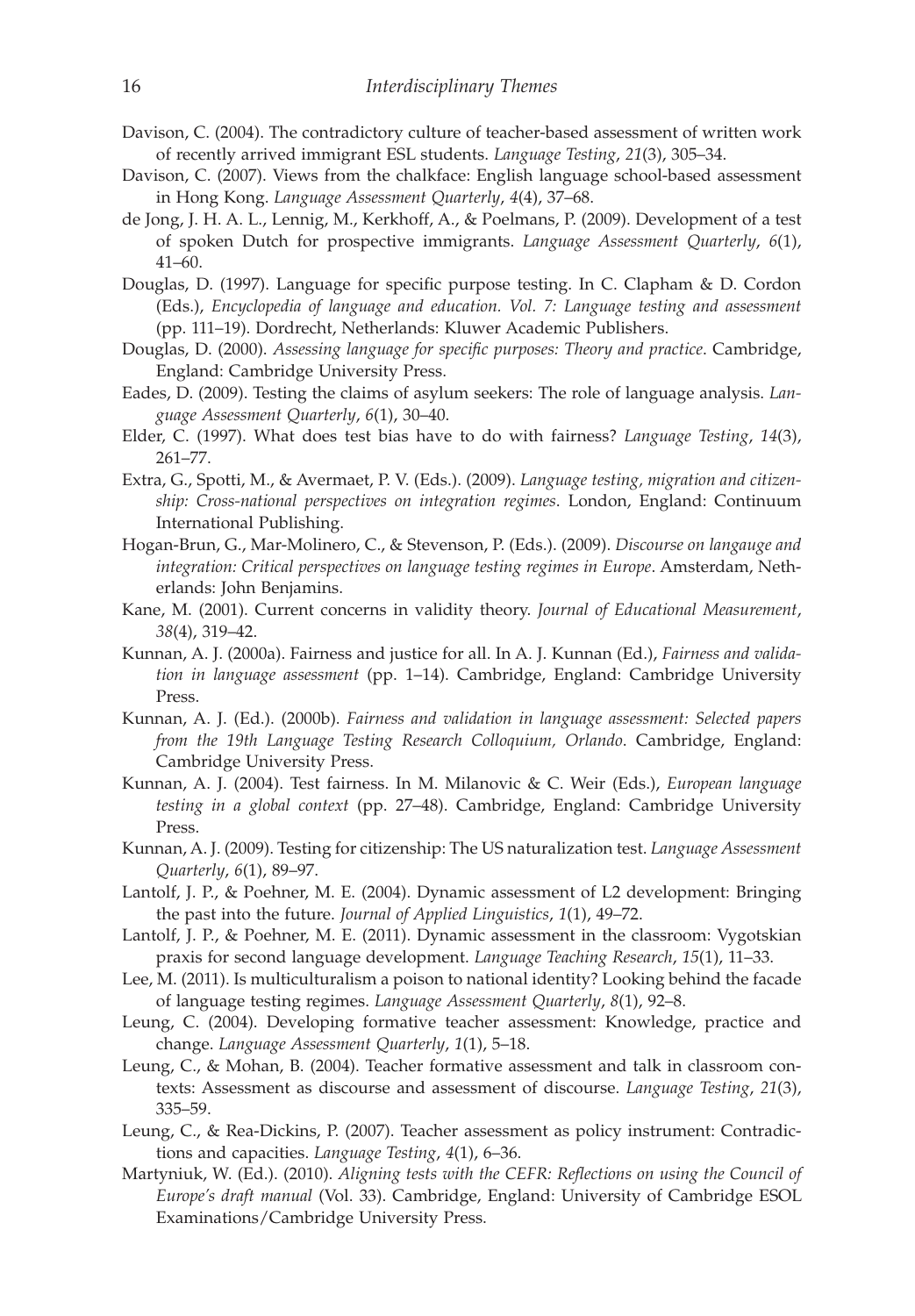- McNamara, T. F. (1997). "Interaction" in second language performance assessment: Whose performance? *Applied Linguistics*, *18*(4), 446–66.
- McNamara, T. F. (1998). Policy and social considerations in language assessment. *Annual Review of Applied Linguistics*, *18*, 304–19.
- McNamara, T. F. (2001). Language assessment as social practice: Challenges for research. *Language Testing*, *18*(4), 333–49.
- McNamara, T. F. (2003). Looking back, looking forward: Rethinking Bachman. *Language Testing*, *20*(4), 466–73.
- McNamara, T. F., & Roever, K. (2006). *Language testing: The social dimension*. Malden, MA: Blackwell.
- Mislevy, R. J., Steinberg, L. S., & Almond, R. G. (2002). Design and analysis in task-based language assessment. *Language Testing*, *19*(4), 477–96.
- Oller, J. W., Jr. (1979). *Language tests at school*. London, England: Longman.
- Oller, J. W., Jr. (1983). A consensus for the eighties? In J. W. Oller (Ed.), *Issues in language testing research* (pp. 351–6.). Rowley, MA: Newbury House.
- Phakiti, A. (2003). A closer look at the relationship of cognitive and metacognitive strategy use to EFL reading achievement test performance. *Language Testing*, *20*(1), 26–56.
- Phakiti, A. (2008). Construct validation of Bachman and Palmer's (1996) strategic competence model over time in EFL reading tests. *Language Testing*, *25*(2), 237–72.
- Purpura, J. E. (1998). Investigating the effects of strategy use and second language test performance with high- and low-ability groups: A structural equation modelling approach. *Language Testing*, *15*(3), 333–79.
- Rea-Dickins, P. (Ed.). (2000). *Assessing young learners* (Special issue). *Language Testing*, *1*.
- Rea-Dickins, P. (2001). Mirror, mirror on the wall: Identifying processes of classroom assessment. *Language Testing*, *18*(4), 393–407.
- Rea-Dickins, P. (Ed.). (2004). *Exploring diversity in teacher assessment* (Special issue). *Language Testing*, *21*(3).
- Shohamy, E. (2001). *The power of tests: A critical perspective on the uses of language tests*. London, England: Pearson.
- Shohamy, E. (2009). Language tests for immigrants: Why language? Why tests? Why citizenship? In G. Hogan-Brun, C. Mar-Molinero & P. Stevenson (Eds.), *Discourses on langauge and integration: Critical perspectives on language testing regimes in Europe* (pp. 61–82). Amsterdam, Netherlands: John Benjamins.
- Shohamy, E., & McNamara, T. (Eds.). (2009a). *Language tests for citizenship, immigration, and asylum* (Special issue). *Language Assessment Quarterly*, *6*(1).
- Shohamy, E., & McNamara, T. (2009b). Editorial. In E. Shohamy & T. McNamara (Eds.), *Language tests for citizenship, immigration, and asylum* (Special issue). *Language Assessment Quarterly*, *6*(1), 1–5.
- Stansfield, C. W. (1993). Ethics, standards and professionalism in language testing. *Issues in Applied Linguistics*, *4*(2), 15–30.
- United States Congress. (2001). *H.R. 1, No Child Left Behind Act of 2001*.
- United States Congress. (2002). *Public Law 107–110, No Child Left Behind Act of 2001*.
- US Department of Education, US Department of State, US Department of Defense, & Office of the Director of National Intelligence. (2006). National security language initiative. Retrieved March 17, 2013 from [http://www.ed.gov/about/inits/ed/competitiveness/](http://www.ed.gov/about/inits/ed/competitiveness/nsli/nsli.pdf) [nsli/nsli.pdf](http://www.ed.gov/about/inits/ed/competitiveness/nsli/nsli.pdf)
- Wall, D. (2005). *The impact of high-stakes examinations on classroom teaching: A case study using insights from testing and innovation theory*. Cambridge, England: University of Cambridge ESOL Examinations and Cambridge University Press.
- Wall, D., & Alderson, J. C. (1993). Examining washback: The Sri Lankan impact study. *Language Testing*, *10*(1), 41–69.